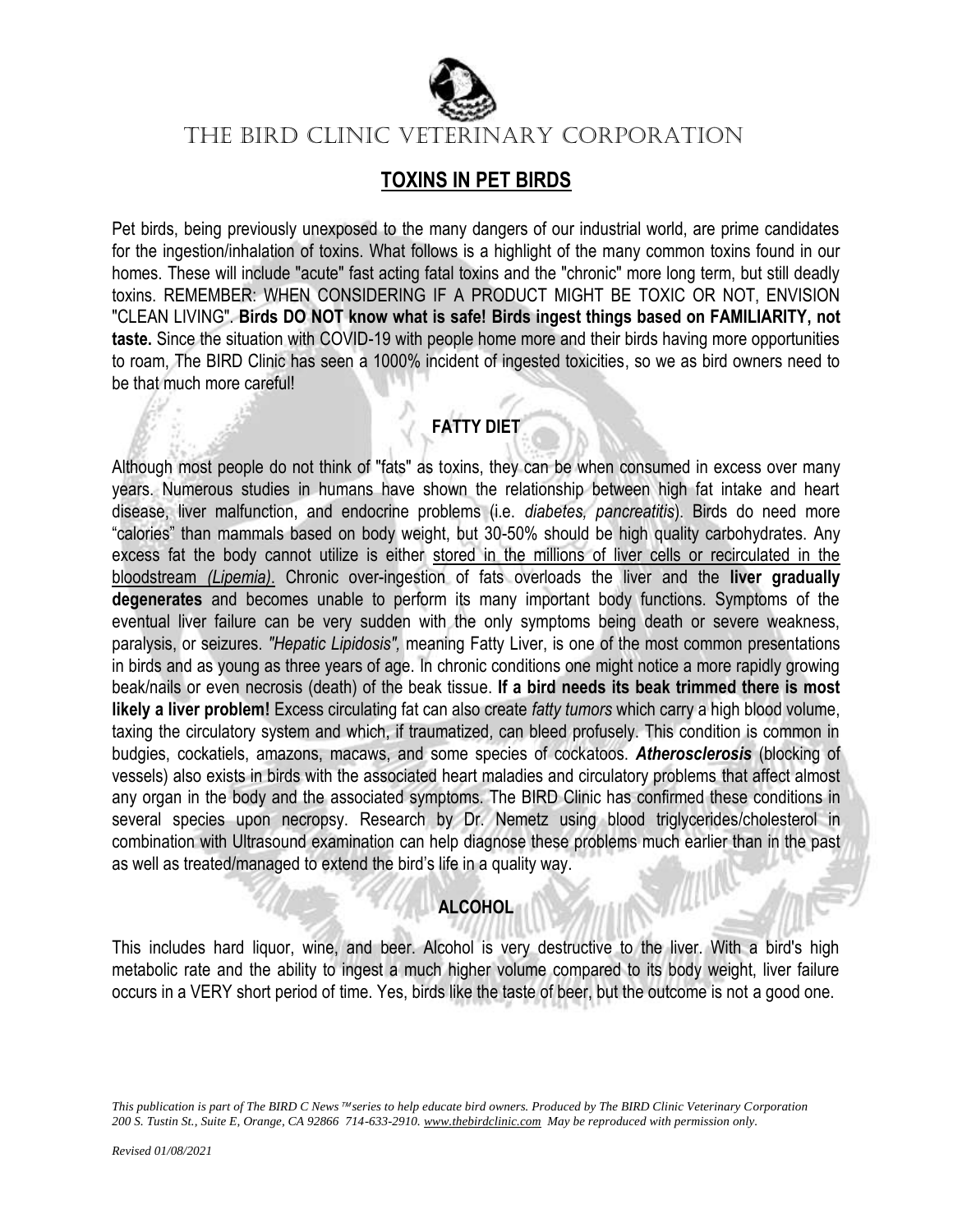

#### **TOBACCO PRODUCTS**

This includes cigarettes, cigars, chewing tobacco, marijuana, CBD oil, etc. Both the products themselves and the smoke can be deadly to birds. Chronic sinusitis, lung disease, allergic dermatitis (feather picking), heart disease and acute liver pathology have all been confirmed in birds housed with smokers. Tobacco residues on one's hands can even be transferred to the bird's feathers during petting and later be ingested during the normal daily preening behaviors. The BIRD Clinic has seen cases where toxicity has occurred in less than one year from exposure. Birds are migratory animals with a very efficient respiratory system. In any given breath a bird can extract **70%** MORE air particulate than a human. This fact, in addition to a bird's increased respiratory rate, makes birds very susceptible to any airborne toxin. Remember the story of the: "Canary in the coal mine"? The miners did not smell the toxic fumes as the canary died.

#### **AVOCADOS**

In 1989, a research group performed a study to define avocado's toxic role in birds. The findings demonstrated that this fruit is **DEFINITELY TOXIC**. Budgerigars were most susceptible with 6 out of 8 birds dying within 47 hours after the ingestion of one drop from a 1:10 dilution mixture. Avocados had already been shown to be toxic to cattle, goats, horses, rabbits, and mice. The BIRD Clinic's recommendation is to NEVER feed any part of the fruit (meat, skin, pit, oil) or tree to your animals. The toxicity is unpredictable. Death is caused by kidney failure and there is no antidote except intravenous fluid dilution and supportive care. The BIRD Clinic has only saved two birds from ingestion of this fruit in thirty-three years.

#### **CAFFEINE AND DERIVATIVES**

Chocolate, soda pop, cocoa, coffee, and tea containing caffeine and/or its structurally similar compounds tend to affect the body muscles, including the heart, with signs such as restlessness, vomiting, or hyperactivity with more severe signs of a drunken-like appearance, muscle tremors, cyanosis, seizures and possibly death from cardiac or respiratory collapse. This toxic group is dose related, so just because your animal ingested one of these products and did not appear to show any of the above symptoms, does not mean it could not be more serious the next time. Again, the only treatment is supportive with a questionable prognosis.

#### **LEAD or "PLUMBISM"**

The toxicity of lead is well documented. Sources include lead-based paints, drywall joint compound (2021),lead shot, solder, birds toys (containing lead weights), linoleum, costume jewelry, beads, ceramics, curtain weights, stained glass windows, tiffany lamps, glitter from trendy clothes, Christmas ornaments, and foil from the top of wine bottles. Very small amounts (< 1mm) are sufficient to create toxicity. Lead adversely affects all body systems. South American species, particularly amazons and macaws, are acutely sensitive to lead poisoning. Signs usually show up only 1-2 days after ingestion, but proceed rapidly and can lead to death within 48 hours. Symptoms can be vague, but usually have a sudden onset, with one day the bird acting fine and the next day demonstrating weakness, anorexia (not eating), or other

*This publication is part of The BIRD C News* <sup>™</sup> series to help educate bird owners. Produced by The BIRD Clinic Veterinary Corporation *200 S. Tustin St., Suite E, Orange, CA 92866 714-633-2910. www.thebirdclinic.com May be reproduced with permission only.*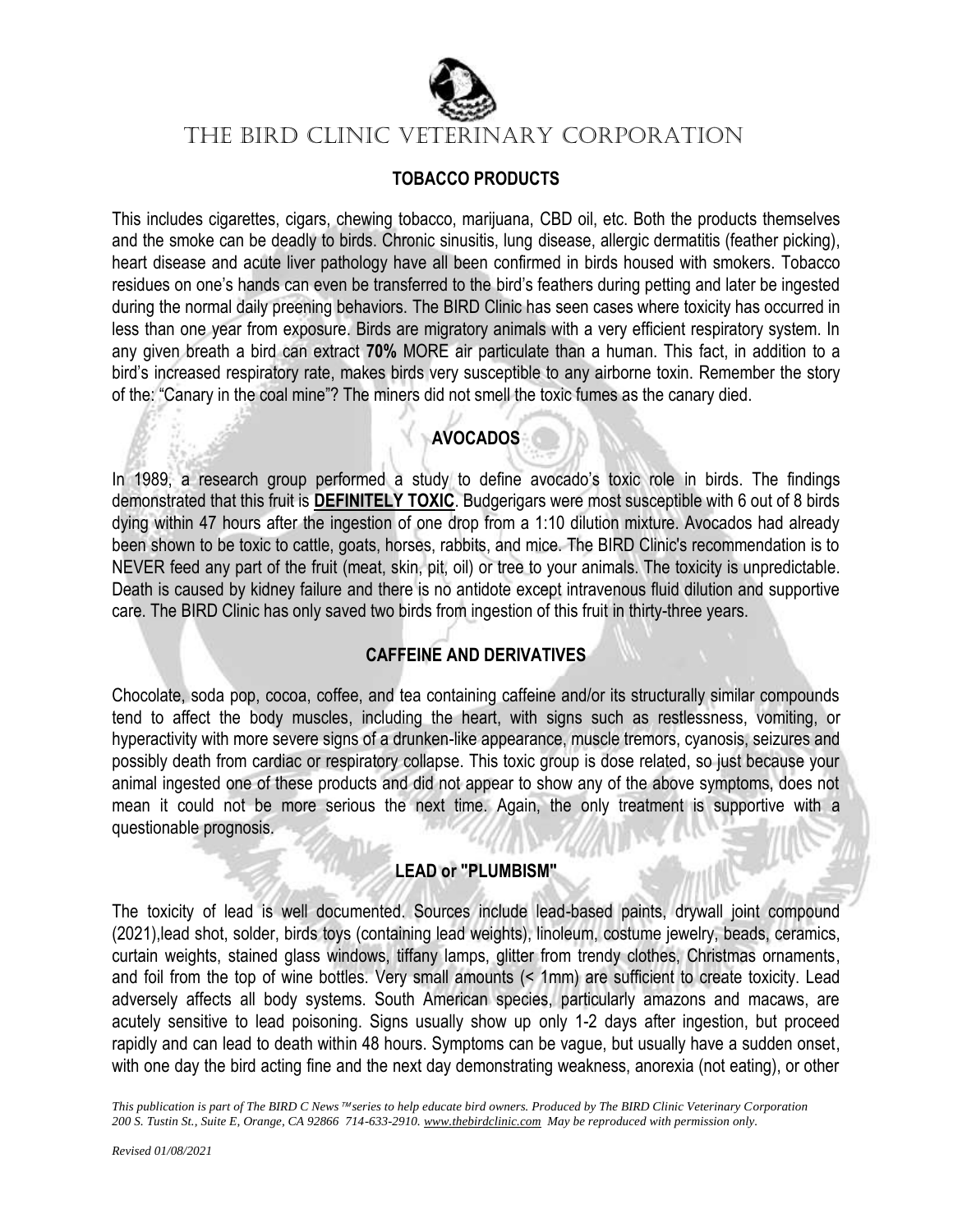

neurological symptoms. If a bird suddenly regurgitates and becomes lethargic, one should seek veterinary attention **immediately** and request a radiographic evaluation. Time is critical once symptoms manifest themselves. Antidotes are available to control the symptoms, and then further medical or surgical therapy can be undertaken. A very serious problem has arisen in the last several years by the ingestion of lead based Swarovski-like crystals. These small crystals (and the like) that are attached to shirts, finger nails, cell phones, and to "bling" up many products are **extremely toxic** and a rapid diagnosis, therapy, and removal is critical to the survival of these patients. These crystals do not release lead into the blood stream so blood lead tests will not indicate a toxic condition. Only radiographs (x-rays) can find these very characteristically shaped crystals. Birds can die very quickly from internal hemorrhaging. Surgical intervention in most cases, once the crystals are identified, is the bird's only chance for survival.

#### **ZINC**

Zinc poisoning has become the most common toxicity in pet bird medicine and is very often underdiagnosed. The symptoms can occur within a few days after ingestion or there have been documented cases at the clinic where the symptoms occurred over ten years after ingestion of the zinc containing product. Because so many products contain zinc as a component, clinical symptoms are quite variable dependent on quantity ingested, concentration of zinc, and the species of bird. In 2020 The BIRD Clinic diagnosed over 80 cases of zinc poisoning with symptoms ranging from feather picking, regurgitation, lameness, mental aberrations, marked depression and sometimes death. If your bird is a heavy chewer, replace all galvanized hardware with stainless steel as a precaution. A little prevention could save your bird's life. Cockatoo species seem most capable of chipping off metal objects and ingesting them.

Common sources of zinc:

- Paint primers on powder-coated cages, especially cages produced pre-1995
- Bronze coating on metals
- Hardware to manufacturer shoes and boots (nails, clasps, key chains)
- Galvanized products (the brighter the metal, the higher the zinc level)
- Anodized aluminum windows or any anodized surface
- Costume jewelry and sequins
- All portions of metal zippers (the zipper "keys" are one of most commonly ingested items)
- Many hardware products, metal washers, bolts, screws, etc.
- Post-1982 pennies (96-98% zinc with copper coating)
- "Hot spots" in colored food pellets (The BIRD Clinic recommends natural colored products)
- Many forms of rubber products (the white ink erasers)
- Concrete and tile grouting
- Stucco (especially in our poultry/duck patients)
- Rusted steel bars from any cage along with Iron toxicity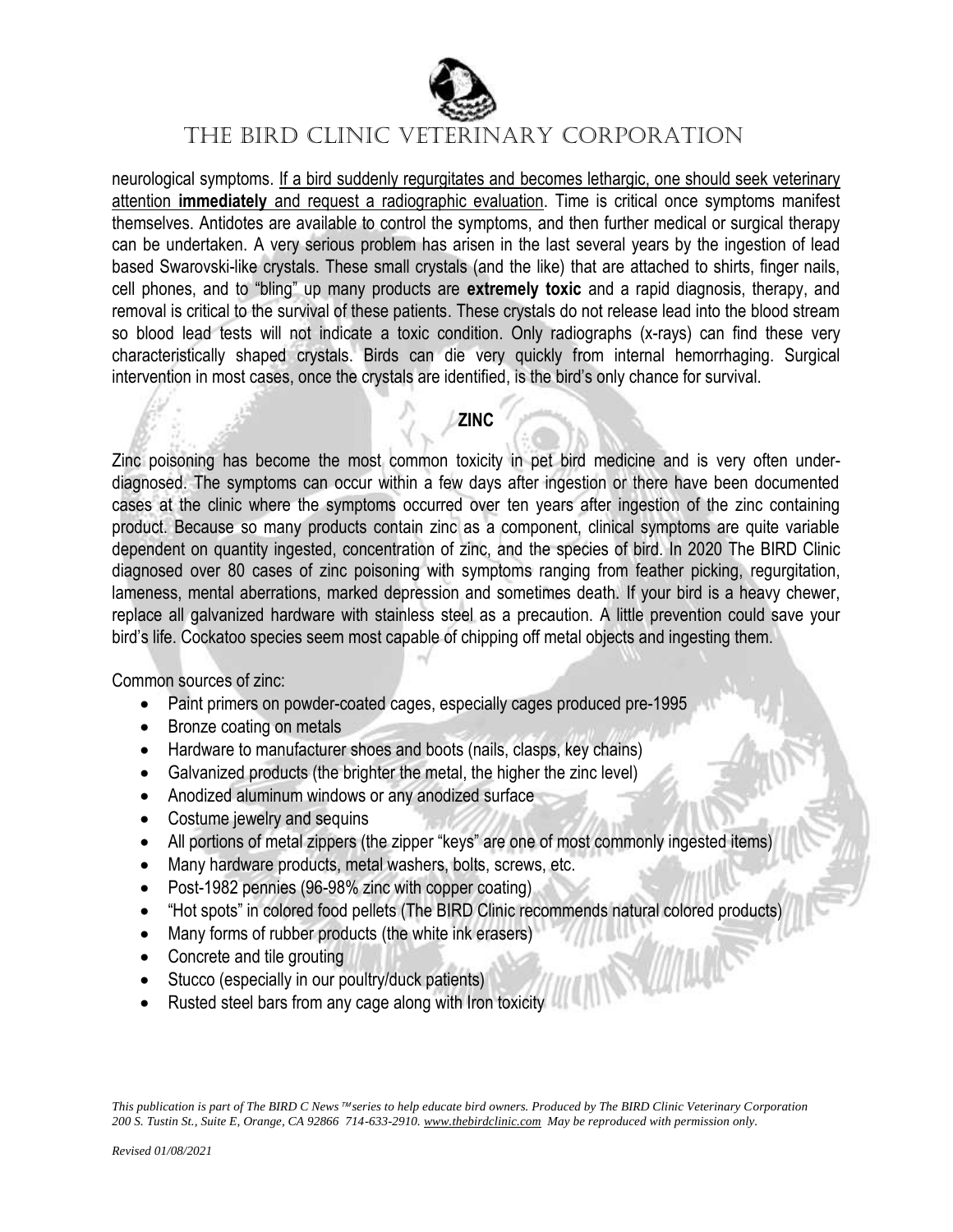

#### **OTHER HEAVY METALS**

Various other metals are also toxic to birds. **CADMIUM**: Recently has been seen in some toys produced in China. Cadmium is extremely toxic with very minute quantities capable of causing death. **TIN:** Found in aluminum foil, gum wrappers, and cans. There is no antidote. Death can occur in under 72hrs without surgical removal. **COPPER:** Certain toys, old pennies, designer furniture and home electrical cords. Symptoms are similar to zinc toxicosis. There is a blood test for this toxin. **IRON:** Found in rusted steel products, especially from old cages that have rusted and degraded. In recent years we have seen more of this and often it triggers neurologic signs, vision loss, but blood testing for heavy metals is negative, there is a test for iron now but expensive. Medical therapies only help temporarily, so surgery is usually required to remedy these cases. This is why radiographs are so important. One must be very careful what a bird has access to in your house. **Birds should never be allowed to "free-range" in a home. It takes a bird less than 6 seconds to fly down and ingest an object from the floor.** There are so many toxic metal containing objects including just rocks. **REMEMBER:** All rocks come from the earth and all metal toxins are contained in rocks.

## **TEFLON® VAPORS**

When "non-stick" cookery (Teflon®, Silverstone® etc.) is heated above a critical temperature (530°F) an invisible, odorless vapor is emitted. The irritating vapors accumulate in the lungs causing fluid production and subsequent *anoxia* (lack of oxygen) with the only sign often being acute death sometimes within 1-5 minutes. Birds seem to be highly sensitive to this toxin compared to other animals or humans. The critical temperature is usually not obtained during the "normal" cooking processes, but is often reached when pans are used for searing meat or when using Teflon®-coated Chinese woks or electric skillets (cookware that has thermostats). Oven liners have also been the cause of death in some of our patients. To be safe, never keep your bird in/near the kitchen and be aware of which products contain Teflon®. Also bathrooms are not safe locations as some curling irons have Teflon coatings as well as fumes from hair sprays, colognes, and perfumes can be deadly (see household chemicals).

### **SIMPLE SUGARS**

Foods like sweet rolls, danish, candy, glazed products, and even oversized portions of sweet fruits, or fruit cocktail have caused acute toxicity or even death in some patients presented to The BIRD Clinic. Dr. Nemetz sees at least one case every month. The cause stems from the simple sugars causing a fermenting process in the lower bowel and a change from an aerobic (with oxygen) environment to an anaerobic (without oxygen) environment. **A bacteria** *(Clostridium perfringens)* **already existing in the small intestines** proliferates under anaerobic conditions and then creates a toxin that can cause quick illness (<24hrs), shock and/or even death if selective antibiotic and fluid therapy is not rapidly administered. Apples, grapes, and melons are often given to birds for no dietary reason other than "they like it" and birds unfortunately have an affinity for these sweet types of foods so BE EXTREMELY CAREFUL as these could be the cause of a life-threatening condition.

*This publication is part of The BIRD C News* <sup>™</sup> series to help educate bird owners. Produced by The BIRD Clinic Veterinary Corporation *200 S. Tustin St., Suite E, Orange, CA 92866 714-633-2910. www.thebirdclinic.com May be reproduced with permission only.*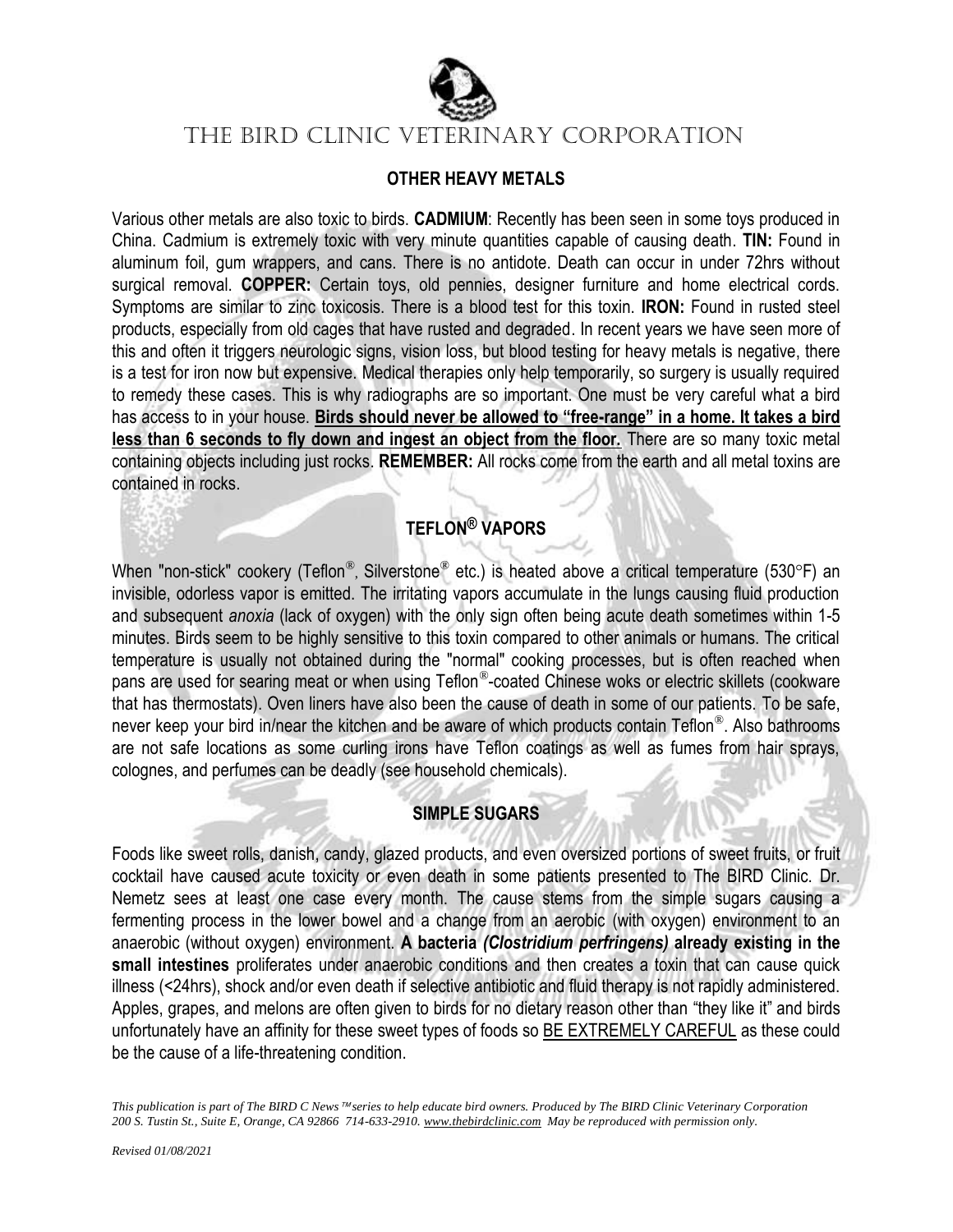

#### **ACIDIC FOODS**

Another observed cause of toxicity in avian species is foods with a relative low pH (acidity). Examples are oranges (citrus), raspberries, blackberries, granny smith tart apples, pineapple, or tomatoes. Small birds are again more susceptible since this is dose related. The symptoms are similar to sugar toxicity; however, in one case of an umbrella cockatoo that ingested tomatoes, it literally vomited fresh blood from the stomach ulcers caused by the acidity. This happened several times, but luckily the cause was found and the bird is symptom free today. When ingested, acidic foods lower the pH in the crop and slow or stop the crop's normal function as a passageway to the lower gastrointestinal (GI) tract. This leads to the absorption of "normal" toxic food by-products, causing dehydration, depression, regurgitation, shock, and sometimes death.

#### **PLANTS**

Some SAFE plants if dried include: eucalyptus, pine, oak, Manzanita, and fir. Plants TOXIC to birds include: Japanese Yew, Philodendron, Oleander, Poinsettia, Dumb Cane, Redwood, Bird of Paradise, Mistletoe, Nightshade, and Ground-cherry. People do not think the seeds/pits of fruits such as apples, apricots, peaches, cherries, or papayas are toxic, but are in fact quite dangerous. (Please refer to the handout on Poisonous Plants for a more complete list).

## **CHEESE**

There has been much debate and discussion about whether cheese is good or bad for birds. There is even controversy in the veterinary community. However, because of the numerous cases of extremely ill birds (or death) due to the ingestion of cheese or dairy products seen at The BIRD Clinic, we **STRONGLY** recommend **NEVER feeding cheese/dairy products to any pet bird**. The facts are; 1. Birds are lactose intolerant, not being nursing animals, and is agreed upon by all of the veterinary community. 2. Most cheese is made with various gums that give it shape and texture and is non-digestible. 3. Symptoms can be mild or unnoticed because of the small quantity ingested, but still impairs the health of the bird by causing varying degree of gastrointestinal inflammation. The reason we believe there is still a debate is because there is a poor history of the foods being fed, the overlap of symptoms with other toxic agents, the fact birds have eaten cheese and "seem" healthy, and the confusion in the literature. Very few clinics in the world see as many pet birds as The BIRD Clinic sees each year or has the capacity to diagnose and manage these cases. **PLEASE DO NOT FEED CHEESE/DAIRY PRODUCTS** and **PLEASE TELL OTHERS**. (Please refer to our "Cheese Handout" for even more explanation)

# **HOUSEHOLD CHEMICALS**

As mentioned earlier, birds are highly sensitive to airborne products and many still remember about miners taking a canaries into the coal mines. The canary (known as a "sentinel bird"), being highly sensitive to toxic gases, would expire before any workers could notice the odor and thus would alarm the

*This publication is part of The BIRD C News* <sup>™</sup> series to help educate bird owners. Produced by The BIRD Clinic Veterinary Corporation *200 S. Tustin St., Suite E, Orange, CA 92866 714-633-2910. www.thebirdclinic.com May be reproduced with permission only.*